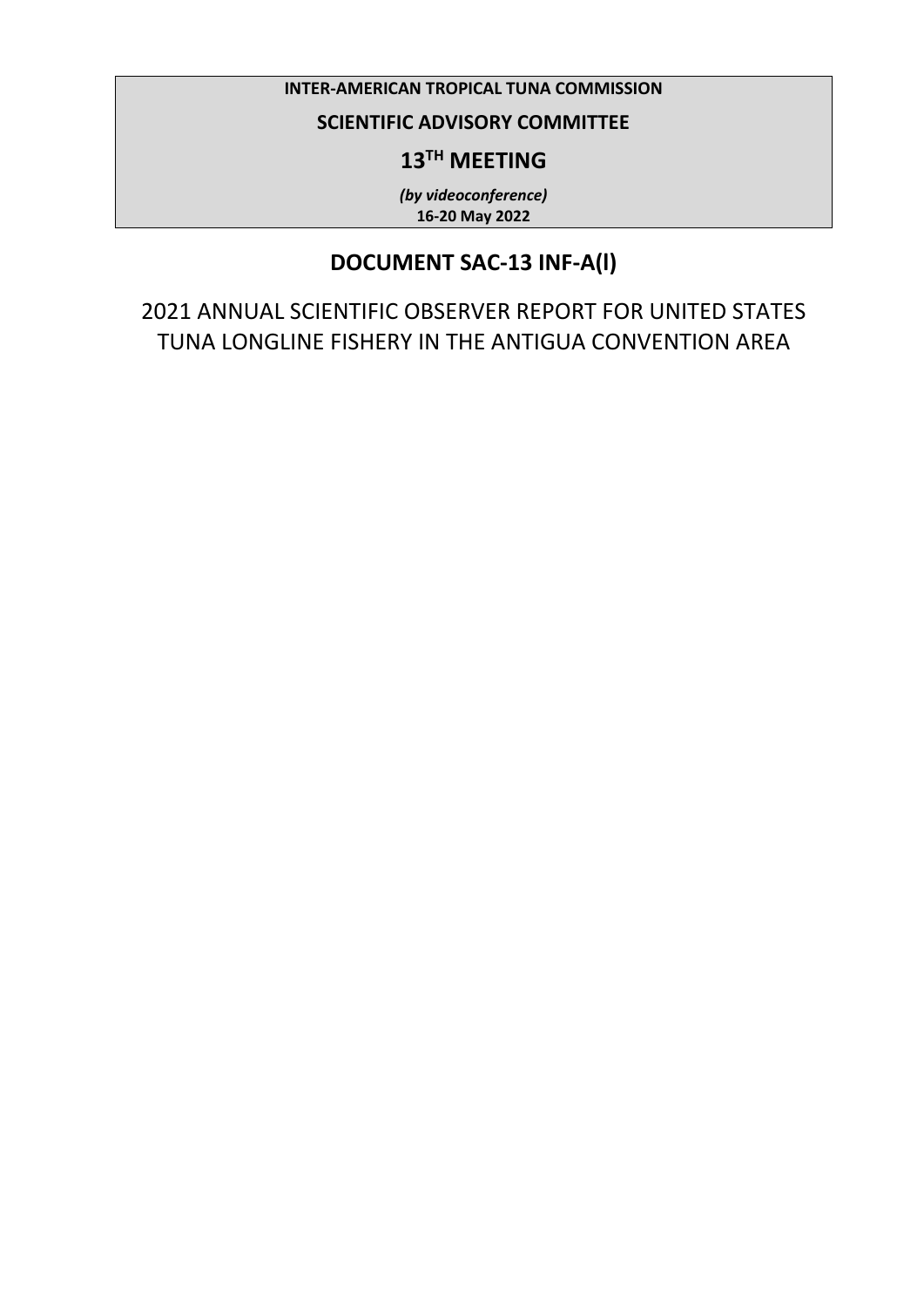**CPC United States (USA)**

| <b>FLEET INFORMATION (vessels &gt;20m LOA)</b>                                      |                            |        |                         |            |                 |             |                                                                              |              |                    |      |                 |                                                    |            |        |                    |      |                 |            |            |
|-------------------------------------------------------------------------------------|----------------------------|--------|-------------------------|------------|-----------------|-------------|------------------------------------------------------------------------------|--------------|--------------------|------|-----------------|----------------------------------------------------|------------|--------|--------------------|------|-----------------|------------|------------|
|                                                                                     |                            |        | Both set types combined |            |                 |             | <b>Shallow sets</b><br>$(<$ 15 HPB/HBF <sup>1</sup> or <100m max hook depth) |              |                    |      |                 | Deep sets<br>(≥15 HPB/HBF or ≥100m max hook depth) |            |        |                    |      |                 |            |            |
|                                                                                     |                            | From   |                         | To         |                 | From        |                                                                              | To           |                    | From |                 |                                                    | To         |        |                    |      |                 |            |            |
| <b>Period covered</b>                                                               |                            | Day    | Month                   | Year       | Day             | Month       | Year                                                                         | Day          | Month              | Year | Day             | Month                                              | Year       | Day    | Month              | Year | Day             | Month      | Year       |
|                                                                                     | Date range                 |        | <b>JAN</b>              | 2021       | 31              | <b>DEC</b>  | 2021                                                                         | $\mathbf{1}$ | <b>JAN</b>         | 2021 | 31              | <b>DEC</b>                                         | 2021       |        | <b>JAN</b>         | 2021 | 31              | <b>DEC</b> | 2021       |
|                                                                                     | Longitude-                 | Deg.   | Min.                    | Hem.       | Deg.            | Min.        | Hem.                                                                         | Deg.         | Min.               | Hem. | Deg.            | Min.                                               | Hem.       | Deg.   | Min.               | Hem. | Deg.            | Min.       | Hem.       |
|                                                                                     |                            | 128    | O                       | W          | 150             | $\mathbf 0$ | W                                                                            | 133          | $\Omega$           | W    | 148             |                                                    | W          | 128    | $\mathbf 0$        | W    | 150             | 0          | W          |
| Area fished                                                                         | Latitude <b>l</b>          | Deg.   | Min.                    | Hem.       | Deg.            | Min.        | Hem.                                                                         | Deg.         | Min.               | Hem. | Deg.            | Min.                                               | Hem.       | Deg.   | Min.               | Hem. | Deg.            | Min.       | Hem.       |
|                                                                                     |                            | 18     | O                       | N          | 38              | $\Omega$    | N                                                                            | 33           | $\Omega$           | N    | 34              | <sup>n</sup>                                       | N          | 18     | $\Omega$           | N    | 38              | 0          | N          |
|                                                                                     |                            |        | <b>Total Fleet</b>      |            | <b>Observed</b> |             | % observed                                                                   |              | <b>Total Fleet</b> |      | <b>Observed</b> |                                                    | % observed |        | <b>Total Fleet</b> |      | <b>Observed</b> |            | % observed |
|                                                                                     | No. of vessels that fished | 112    |                         | 50<br>45   |                 | 5           |                                                                              | 5            |                    | 100  |                 | 112                                                |            | 46     |                    | 41   |                 |            |            |
|                                                                                     | No. of trips               | 384    |                         | 67<br>17   |                 | 12          |                                                                              | 12           |                    | 100  |                 | 317                                                |            | 55     |                    | 17   |                 |            |            |
| No. of effective days fishing                                                       |                            |        |                         |            |                 |             |                                                                              |              |                    |      |                 | 3347                                               |            |        |                    |      |                 |            |            |
| No. of sets                                                                         |                            | 4040   |                         |            | 693<br>17       |             |                                                                              | 142          |                    | 142  |                 | 100                                                |            | 3347   |                    | 551  |                 | 16         |            |
| No. of hooks (in thousands)<br>(If unknown, approx. no. of hooks/set, using $a *$ ) |                            | 8971   |                         | 21<br>1885 |                 | 204         |                                                                              | 204          |                    | 100  |                 | 8767                                               |            | 1681   |                    | 19   |                 |            |            |
| Predominant <sup>2</sup> hook type/size (IATTC (IATTC code)                         |                            | $C-22$ |                         | $C-22$     |                 | $C-02$      |                                                                              | $C-02$       |                    |      |                 | $C-22$                                             |            | $C-22$ |                    |      |                 |            |            |
| Predominant bait type <sup>2</sup>                                                  |                            |        | F                       |            | F               |             |                                                                              |              |                    |      | F               |                                                    |            |        |                    |      | F               |            |            |

 $<sup>1</sup>$  Hooks per basket / Hooks between floats</sup>

<sup>2</sup> "Predominant" means most common, i.e., >50%.

Click here for IATTC hook codes.

<sup>3</sup> Bait code: SQ – squid; F – fishes (e.g. Scomber spp.); A – artificial lure (e.g. plastic jig)

#### **Add additional comments below**

"Observed" figures are sourced from observer data, "total fleet" figures are sourced from logbook data.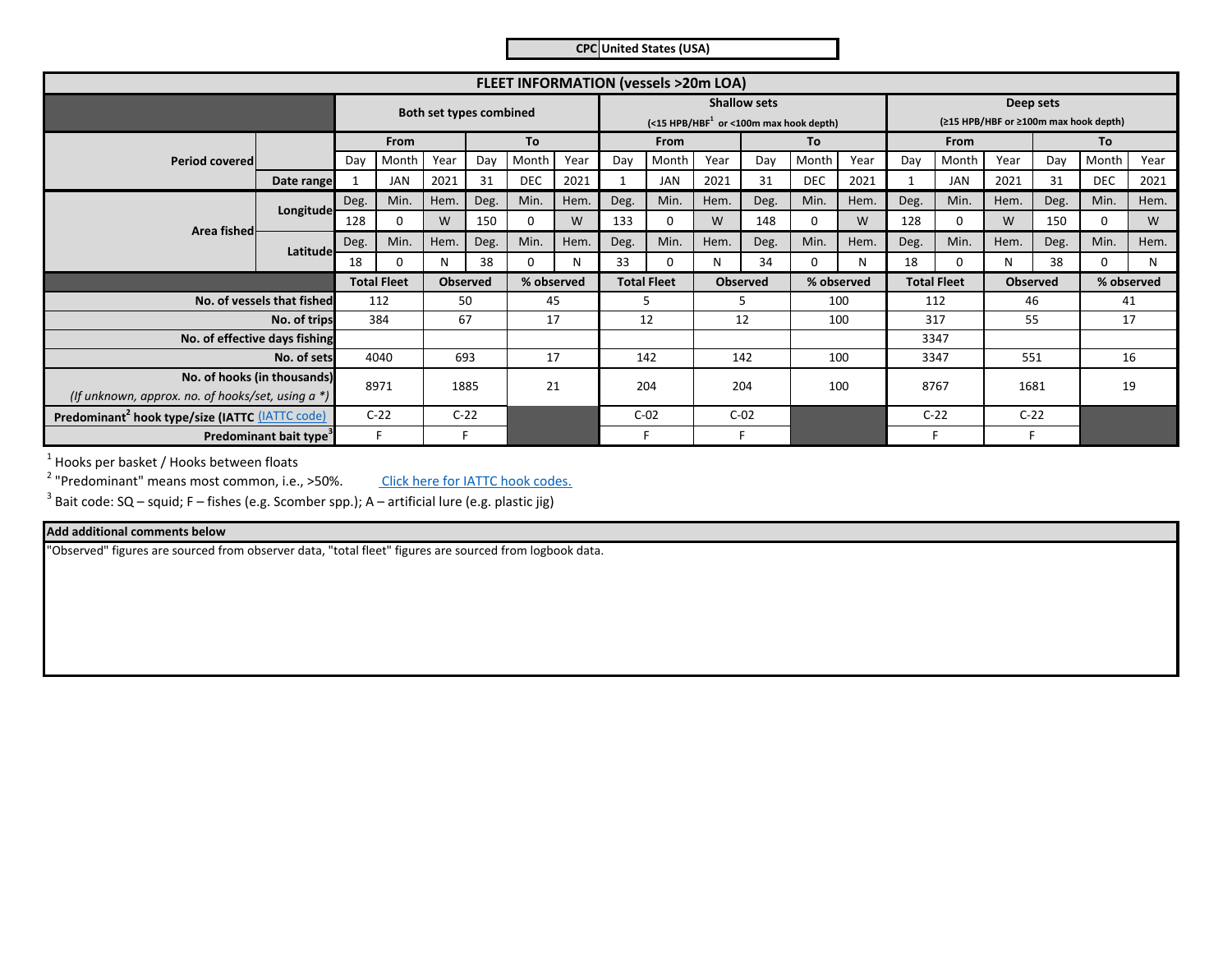|                        | NON-RETAINED SPECIES (vessels >20m LOA)                                     |                             |                         |                      |                |                     |                                              |                                       |                |                      |  |  |  |  |
|------------------------|-----------------------------------------------------------------------------|-----------------------------|-------------------------|----------------------|----------------|---------------------|----------------------------------------------|---------------------------------------|----------------|----------------------|--|--|--|--|
|                        |                                                                             | No. of individuals observed |                         |                      |                |                     |                                              |                                       |                |                      |  |  |  |  |
|                        |                                                                             |                             |                         |                      |                | <b>Shallow sets</b> |                                              | Deep sets                             |                |                      |  |  |  |  |
|                        |                                                                             |                             | Both set types combined |                      |                |                     | $($ <15 HPB/HBF $1$ or <100m max hook depth) | (≥15 HPB/HBF or ≥100m max hook depth) |                |                      |  |  |  |  |
|                        |                                                                             |                             | Released                |                      |                | Released            |                                              | Released                              |                |                      |  |  |  |  |
| <b>Species</b><br>code | <b>Species</b>                                                              | Alive                       | Dead                    | Condition<br>unknown | Alive          | Dead                | Condition<br>unknown                         | Alive                                 | Dead           | Condition<br>unknown |  |  |  |  |
| Sea turtles            |                                                                             |                             |                         |                      |                |                     |                                              |                                       |                |                      |  |  |  |  |
| <b>TTL</b>             | Loggerhead turtle (Caretta caretta)                                         | $\overline{\mathbf{3}}$     |                         |                      | $\overline{3}$ |                     |                                              |                                       |                |                      |  |  |  |  |
|                        | Click to add a sea turtle species                                           |                             |                         |                      |                |                     |                                              |                                       |                |                      |  |  |  |  |
|                        | Click to add a sea turtle species                                           |                             |                         |                      |                |                     |                                              |                                       |                |                      |  |  |  |  |
|                        | Click to add a sea turtle species                                           |                             |                         |                      |                |                     |                                              |                                       |                |                      |  |  |  |  |
|                        | Click to add a sea turtle species                                           |                             |                         |                      |                |                     |                                              |                                       |                |                      |  |  |  |  |
|                        | Click to add a sea turtle species                                           |                             |                         |                      |                |                     |                                              |                                       |                |                      |  |  |  |  |
|                        | Click to add a sea turtle species                                           |                             |                         |                      |                |                     |                                              |                                       |                |                      |  |  |  |  |
| <b>Sharks and Rays</b> |                                                                             |                             |                         |                      |                |                     |                                              |                                       |                |                      |  |  |  |  |
| <b>BTH</b>             | Bigeye thresher shark (Alopias superciliosus)                               | 87                          | 26                      |                      | 5              |                     |                                              | 82                                    | 26             |                      |  |  |  |  |
| <b>BSH</b>             | Blue shark (Prionace glauca)                                                | 4397                        | 412                     |                      | 1568           | 259                 |                                              | 2829                                  | 153            |                      |  |  |  |  |
| ALV                    | Thresher shark (Alopias vulpinus)                                           | 11                          | $\overline{3}$          |                      |                | $\mathbf{1}$        |                                              | 11                                    | $\overline{2}$ |                      |  |  |  |  |
| PTH                    | Pelagic thresher shark (Alopias pelagicus)                                  |                             |                         |                      |                |                     |                                              | $\overline{2}$                        |                |                      |  |  |  |  |
| <b>SMA</b>             | Short fin mako shark (Isurus oxyrinchus)                                    | 422                         | 155                     |                      | 275            | 107                 |                                              | 147                                   | 48             |                      |  |  |  |  |
| <b>PLS</b>             | Pelagic stingray (Pteroplatytrygon violacea)                                | 176                         | 5                       |                      | 67             | $\mathbf{1}$        |                                              | 109                                   | $\overline{4}$ |                      |  |  |  |  |
| <b>LMA</b>             | Longfin mako shark (Isurus paucus)                                          | 3                           | $\overline{3}$          |                      |                |                     |                                              | 3                                     | 3              |                      |  |  |  |  |
| <b>LMD</b>             | Salmon shark (Lamna ditropis)                                               | $\overline{2}$              |                         |                      | $\mathbf{1}$   | $\mathbf{1}$        |                                              | $\mathbf{1}$                          |                |                      |  |  |  |  |
| <b>MAK</b>             | Mako shark, nei (Isurus spp.)                                               |                             |                         |                      |                |                     |                                              | 6                                     | $\mathbf{1}$   |                      |  |  |  |  |
| <b>THR</b>             | Thresher shark, nei (Alopias spp.)                                          | 24                          | $\overline{\mathbf{3}}$ |                      | $\mathbf{1}$   |                     |                                              | 23                                    | 3              |                      |  |  |  |  |
| <b>SKH</b>             | Various sharks nei (Euselachii)                                             | 30                          | 5                       |                      | 21             | $\overline{4}$      |                                              | 9                                     | $\mathbf{1}$   |                      |  |  |  |  |
| <b>ODH</b>             | Bigeye sand tiger shark (Odontaspis noronhai)                               | 1                           |                         |                      |                |                     |                                              | $\mathbf{1}$                          |                |                      |  |  |  |  |
| SSQ                    | Velvet dogfish (Scymnodon squamulosus)                                      | 3                           | 5                       |                      |                |                     |                                              | $\overline{3}$                        | 5              |                      |  |  |  |  |
| <b>PSK</b>             | Crocodile shark (Pseudocarcharias kamoharai)                                | $\overline{4}$              |                         |                      |                |                     |                                              | $\overline{4}$                        |                |                      |  |  |  |  |
| <b>OCS</b>             | Oceanic whitetip shark (Carcharhinus longimanus)                            | 12                          | $\mathbf{1}$            |                      |                |                     |                                              | 12                                    | $\mathbf{1}$   |                      |  |  |  |  |
| <b>FAL</b>             | Silky shark (Carcharhinus falciformis)                                      | 11                          | $\overline{2}$          |                      |                | 1                   |                                              | 11                                    | $\mathbf{1}$   |                      |  |  |  |  |
| SPZ                    | Smooth hammerhead shark (Sphyrna zygaena)                                   | $\mathbf{1}$                |                         |                      |                |                     |                                              | $\mathbf{1}$                          |                |                      |  |  |  |  |
| <b>RMV</b>             | Manta ray, nei (Mobula spp.)                                                | $\mathbf{3}$                |                         |                      |                |                     |                                              | 3                                     |                |                      |  |  |  |  |
|                        | Click to add a shark or ray species                                         |                             |                         |                      |                |                     |                                              |                                       |                |                      |  |  |  |  |
|                        | Click to add a shark or ray species                                         |                             |                         |                      |                |                     |                                              |                                       |                |                      |  |  |  |  |
|                        | Click to add a shark or ray species                                         |                             |                         |                      |                |                     |                                              |                                       |                |                      |  |  |  |  |
|                        | Click to add a shark or ray species                                         |                             |                         |                      |                |                     |                                              |                                       |                |                      |  |  |  |  |
|                        | Click to add a shark or ray species                                         |                             |                         |                      |                |                     |                                              |                                       |                |                      |  |  |  |  |
|                        | Click to add a shark or ray species                                         |                             |                         |                      |                |                     |                                              |                                       |                |                      |  |  |  |  |
|                        | Click to add a shark or ray species                                         |                             |                         |                      |                |                     |                                              |                                       |                |                      |  |  |  |  |
|                        | Click to add a shark or ray species                                         |                             |                         |                      |                |                     |                                              |                                       |                |                      |  |  |  |  |
|                        | Click to add a shark or ray species                                         |                             |                         |                      |                |                     |                                              |                                       |                |                      |  |  |  |  |
|                        | Click to add a shark or ray species                                         |                             |                         |                      |                |                     |                                              |                                       |                |                      |  |  |  |  |
|                        | Click to add a shark or ray species                                         |                             |                         |                      |                |                     |                                              |                                       |                |                      |  |  |  |  |
|                        | For additional species caught, enter species code and species in rows below |                             |                         |                      |                |                     |                                              |                                       |                |                      |  |  |  |  |
|                        |                                                                             |                             |                         |                      |                |                     |                                              |                                       |                |                      |  |  |  |  |
|                        |                                                                             |                             |                         |                      |                |                     |                                              |                                       |                |                      |  |  |  |  |
|                        |                                                                             |                             |                         |                      |                |                     |                                              |                                       |                |                      |  |  |  |  |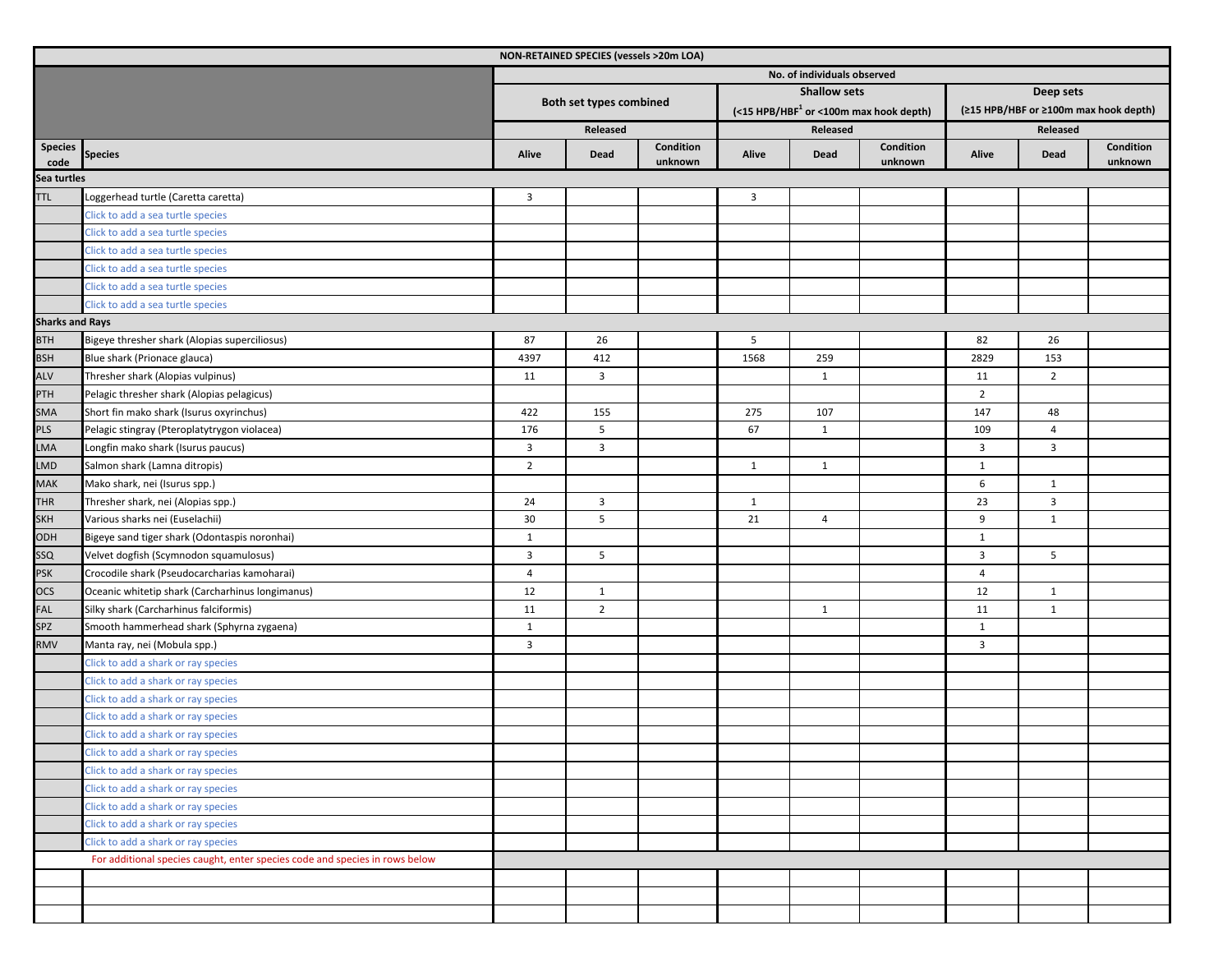| <b>Marine mammals</b> |                                                                             |              |                |  |                |              |   |  |
|-----------------------|-----------------------------------------------------------------------------|--------------|----------------|--|----------------|--------------|---|--|
| DBO                   | Bottlenose dolphin (Tursiops truncatus)                                     | $\mathbf{1}$ |                |  |                | $\mathbf{1}$ |   |  |
| #N/A                  | Unidentified Whale, Dolphin or Porpoise                                     | $\mathbf{1}$ |                |  |                | $\mathbf{1}$ |   |  |
| <b>FAW</b>            | False killer whale (Pseudorca crassidens)                                   | $\mathbf{1}$ |                |  |                | $\mathbf{1}$ |   |  |
|                       | Click to add a marine mammal species                                        |              |                |  |                |              |   |  |
|                       | Click to add a marine mammal species                                        |              |                |  |                |              |   |  |
|                       | Click to add a marine mammal species                                        |              |                |  |                |              |   |  |
|                       | Click to add a marine mammal species                                        |              |                |  |                |              |   |  |
|                       | Click to add a marine mammal species                                        |              |                |  |                |              |   |  |
|                       | Click to add a marine mammal species                                        |              |                |  |                |              |   |  |
|                       | Click to add a marine mammal species                                        |              |                |  |                |              |   |  |
|                       | Click to add a marine mammal species                                        |              |                |  |                |              |   |  |
|                       | Click to add a marine mammal species                                        |              |                |  |                |              |   |  |
|                       | Click to add a marine mammal species                                        |              |                |  |                |              |   |  |
|                       | Click to add a marine mammal species                                        |              |                |  |                |              |   |  |
|                       | Click to add a marine mammal species                                        |              |                |  |                |              |   |  |
|                       | For additional species caught, enter species code and species in rows below |              |                |  |                |              |   |  |
|                       |                                                                             |              |                |  |                |              |   |  |
|                       |                                                                             |              |                |  |                |              |   |  |
|                       |                                                                             |              |                |  |                |              |   |  |
|                       |                                                                             |              |                |  |                |              |   |  |
|                       |                                                                             |              |                |  |                |              |   |  |
|                       |                                                                             |              |                |  |                |              |   |  |
|                       |                                                                             |              |                |  |                |              |   |  |
|                       |                                                                             |              |                |  |                |              |   |  |
|                       |                                                                             |              |                |  |                |              |   |  |
|                       |                                                                             |              |                |  |                |              |   |  |
| <b>Seabirds</b>       |                                                                             |              |                |  |                |              |   |  |
| <b>DKN</b>            | Black-footed albatross (Phoebastria nigripes)                               |              | $\overline{7}$ |  | $\overline{2}$ |              | 5 |  |
| <b>DIZ</b>            | Laysan albatross (Phoebastria immutabilis)                                  |              | $\mathbf{1}$   |  | $\mathbf{1}$   |              |   |  |
|                       | Click to add a seabird species                                              |              |                |  |                |              |   |  |
|                       | Click to add a seabird species                                              |              |                |  |                |              |   |  |
|                       | Click to add a seabird species                                              |              |                |  |                |              |   |  |
|                       | Click to add a seabird species                                              |              |                |  |                |              |   |  |
|                       | Click to add a seabird species                                              |              |                |  |                |              |   |  |
|                       | Click to add a seabird species                                              |              |                |  |                |              |   |  |
|                       | Click to add a seabird species                                              |              |                |  |                |              |   |  |
|                       | Click to add a seabird species                                              |              |                |  |                |              |   |  |
|                       | Click to add a seabird species                                              |              |                |  |                |              |   |  |
|                       | Click to add a seabird species                                              |              |                |  |                |              |   |  |
|                       | Click to add a seabird species                                              |              |                |  |                |              |   |  |
|                       | Click to add a seabird species                                              |              |                |  |                |              |   |  |